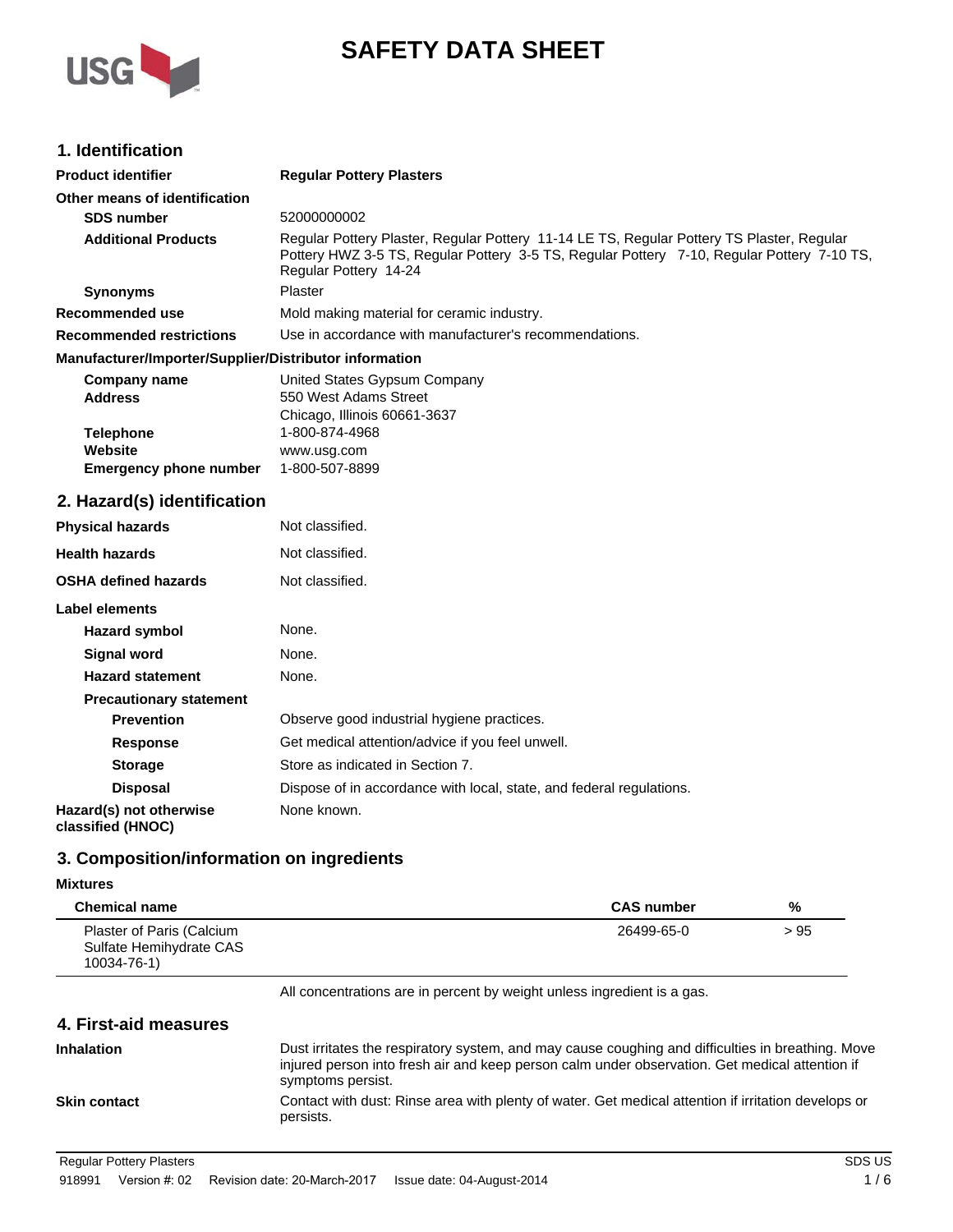| Eye contact                                                                  | Dust in the eyes: Do not rub eyes. Flush thoroughly with water. If irritation occurs, get medical<br>assistance.                                                                                                          |
|------------------------------------------------------------------------------|---------------------------------------------------------------------------------------------------------------------------------------------------------------------------------------------------------------------------|
| Ingestion                                                                    | Plaster of Paris hardens and if ingested may result in stomach and intestinal blockage. Drinking<br>gelatin solutions or large volumes of water may delay setting.                                                        |
| <b>Most important</b><br>symptoms/effects, acute and<br>delayed              | Under normal conditions of intended use, this product is not expected to be a health risk. Dust may<br>irritate throat and respiratory system and cause coughing.                                                         |
| Indication of immediate<br>medical attention and special<br>treatment needed | Provide general supportive measures and treat symptomatically.                                                                                                                                                            |
| <b>General information</b>                                                   | Ensure that medical personnel are aware of the material(s) involved.                                                                                                                                                      |
| 5. Fire-fighting measures                                                    |                                                                                                                                                                                                                           |
| Suitable extinguishing media                                                 | Use fire-extinguishing media appropriate for surrounding materials.                                                                                                                                                       |
| Unsuitable extinguishing<br>media                                            | Not applicable.                                                                                                                                                                                                           |
| Specific hazards arising from<br>the chemical                                | Not a fire hazard.                                                                                                                                                                                                        |
| Special protective equipment<br>and precautions for firefighters             | Selection of respiratory protection for firefighting: follow the general fire precautions indicated in<br>the workplace. Self-contained breathing apparatus and full protective clothing must be worn in<br>case of fire. |
| <b>Fire-fighting</b><br>equipment/instructions                               | Use standard firefighting procedures and consider the hazards of other involved materials.                                                                                                                                |
| <b>Specific methods</b>                                                      | Cool material exposed to heat with water spray and remove it if no risk is involved.                                                                                                                                      |
| 6. Accidental release measures                                               |                                                                                                                                                                                                                           |

| Personal precautions,<br>protective equipment and<br>emergency procedures | See Section 8 of the SDS for Personal Protective Equipment.                                                                                                                                                                                                     |
|---------------------------------------------------------------------------|-----------------------------------------------------------------------------------------------------------------------------------------------------------------------------------------------------------------------------------------------------------------|
| Methods and materials for<br>containment and cleaning up                  | Vacuum up the spilled material. Vacuums used for this purpose should be equipped with HEPA<br>filters. Containers must be labeled. Collect in approved containers and seal securely. For waste<br>disposal, see Section 13 of the SDS.                          |
| <b>Environmental precautions</b>                                          | Avoid discharge to drains, sewers, and other water systems.                                                                                                                                                                                                     |
| 7. Handling and storage                                                   |                                                                                                                                                                                                                                                                 |
| <b>Precautions for safe handling</b>                                      | Minimize dust production when mixing, or opening and closing bags. Avoid inhalation of dust.<br>Wear appropriate personal protective equipment. Wash hands after handling. Observe good<br>industrial hygiene practices and use appropriate lifting techniques. |
| Conditions for safe storage,<br>including any incompatibilities           | Store in a cool, dry, well-ventilated place. Store away from incompatible materials. Avoid contact<br>with acids, water, and moisture.                                                                                                                          |

## **8. Exposure controls/personal protection**

## **Occupational exposure limits**

**US. OSHA Table Z-1 Limits for Air Contaminants (29 CFR 1910.1000)**

| <b>Components</b>                                                                       | Type       | Value              | Form                 |
|-----------------------------------------------------------------------------------------|------------|--------------------|----------------------|
| Plaster of Paris (Calcium<br>Sulfate Hemihydrate CAS<br>10034-76-1) (CAS<br>26499-65-0) | PEL        | $5 \text{ mg/m}$ 3 | Respirable fraction. |
|                                                                                         |            | $15 \text{ mg/m}$  | Total dust.          |
| US. ACGIH Threshold Limit Values                                                        |            |                    |                      |
| <b>Components</b>                                                                       | Type       | Value              | Form                 |
| Plaster of Paris (Calcium<br>Sulfate Hemihydrate CAS<br>10034-76-1) (CAS<br>26499-65-0) | <b>TWA</b> | $10 \text{ mg/m}$  | Inhalable fraction.  |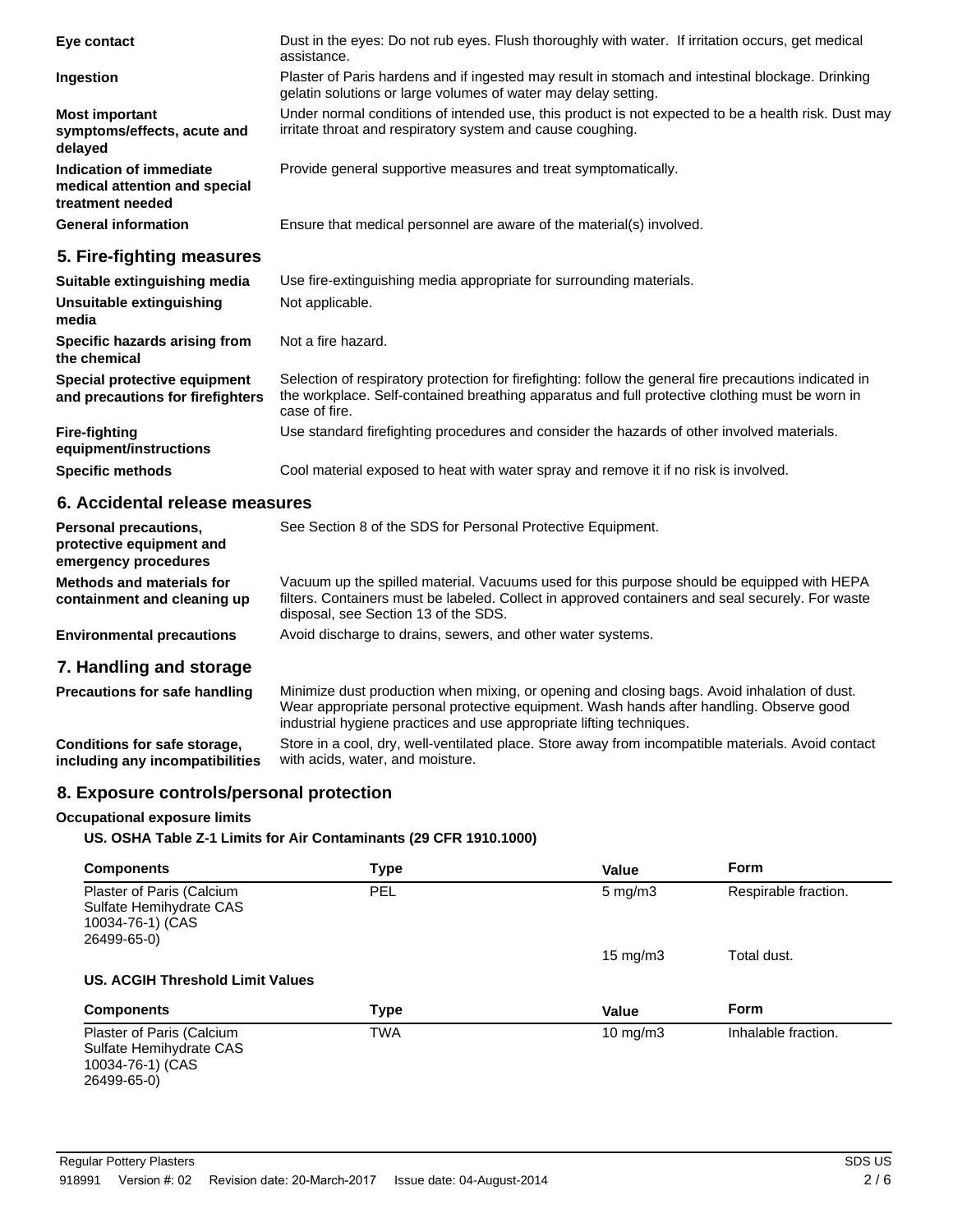### **US. NIOSH: Pocket Guide to Chemical Hazards**

| <b>Components</b>                                                                       | <b>Type</b>                                                                                                                                                                                                                                                                                                                                                                                                                                                                                                                                                                                                                                                                                              | <b>Value</b> | <b>Form</b> |
|-----------------------------------------------------------------------------------------|----------------------------------------------------------------------------------------------------------------------------------------------------------------------------------------------------------------------------------------------------------------------------------------------------------------------------------------------------------------------------------------------------------------------------------------------------------------------------------------------------------------------------------------------------------------------------------------------------------------------------------------------------------------------------------------------------------|--------------|-------------|
| Plaster of Paris (Calcium<br>Sulfate Hemihydrate CAS<br>10034-76-1) (CAS<br>26499-65-0) | <b>TWA</b>                                                                                                                                                                                                                                                                                                                                                                                                                                                                                                                                                                                                                                                                                               | $5$ mg/m $3$ | Respirable. |
|                                                                                         |                                                                                                                                                                                                                                                                                                                                                                                                                                                                                                                                                                                                                                                                                                          | 10 mg/m3     | Total       |
| <b>Biological limit values</b>                                                          | No biological exposure limits noted for the ingredient(s).                                                                                                                                                                                                                                                                                                                                                                                                                                                                                                                                                                                                                                               |              |             |
| Appropriate engineering<br>controls                                                     | Provide sufficient ventilation for operations causing dust formation. Observe occupational<br>exposure limits and minimize the risk of exposure.                                                                                                                                                                                                                                                                                                                                                                                                                                                                                                                                                         |              |             |
|                                                                                         | Individual protection measures, such as personal protective equipment                                                                                                                                                                                                                                                                                                                                                                                                                                                                                                                                                                                                                                    |              |             |
| <b>Eye/face protection</b>                                                              | Wear approved safety goggles.                                                                                                                                                                                                                                                                                                                                                                                                                                                                                                                                                                                                                                                                            |              |             |
| <b>Skin protection</b>                                                                  |                                                                                                                                                                                                                                                                                                                                                                                                                                                                                                                                                                                                                                                                                                          |              |             |
| <b>Hand protection</b>                                                                  | It is a good industrial hygiene practice to minimize skin contact. For prolonged or repeated skin<br>contact use suitable protective gloves.                                                                                                                                                                                                                                                                                                                                                                                                                                                                                                                                                             |              |             |
| Other                                                                                   | Normal work clothing (long sleeved shirts and long pants) is recommended.                                                                                                                                                                                                                                                                                                                                                                                                                                                                                                                                                                                                                                |              |             |
| <b>Respiratory protection</b>                                                           | If engineering controls do not maintain airborne concentrations below recommended exposure<br>limits (where applicable) or to an acceptable level (in countries where exposure limits have not<br>been established), an approved respirator must be worn. Use a NIOSH/MSHA approved air<br>purifying respirator as needed to control exposure. Consult with respirator manufacturer to<br>determine respirator selection, use, and limitations. Use positive pressure, air-supplied respirator<br>for uncontrolled releases or when air purifying respirator limitations may be exceeded. Follow<br>respirator protection program requirements (OSHA 1910.134 and ANSI Z88.2) for all respirator<br>use. |              |             |
| <b>Thermal hazards</b>                                                                  | None.                                                                                                                                                                                                                                                                                                                                                                                                                                                                                                                                                                                                                                                                                                    |              |             |
| <b>General hygiene</b><br>considerations                                                | Always observe good personal hygiene measures, such as washing after handling the material<br>and before eating, drinking, and/or smoking. Routinely wash work clothing and protective<br>equipment separately from regular wash. Observe any medical surveillance requirements.                                                                                                                                                                                                                                                                                                                                                                                                                         |              |             |

## **9. Physical and chemical properties**

| <b>Appearance</b>                            |                                    |
|----------------------------------------------|------------------------------------|
| <b>Physical state</b>                        | Solid.                             |
| Form                                         | Powder.                            |
| Color                                        | White to off-white.                |
| Odor                                         | Low to no odor.                    |
| Odor threshold                               | Not applicable.                    |
| рH                                           | $6 - 8$                            |
| <b>Melting point/freezing point</b>          | Not applicable.<br>Not applicable. |
| Initial boiling point and boiling<br>range   | Not applicable.                    |
| <b>Flash point</b>                           | Not applicable.                    |
| <b>Evaporation rate</b>                      | Not applicable.                    |
| Flammability (solid, gas)                    | Not applicable.                    |
| Upper/lower flammability or explosive limits |                                    |
| <b>Flammability limit - lower</b><br>(%)     | Not applicable.                    |
| <b>Flammability limit - upper</b><br>(%)     | Not applicable.                    |
| Explosive limit - lower (%)                  | Not applicable.                    |
| Explosive limit - upper (%)                  | Not applicable.                    |
| Vapor density                                | Not applicable.                    |
| <b>Relative density</b>                      | $2.96$ (H <sub>2</sub> O=1)        |
| Solubility(ies)                              |                                    |
| <b>Solubility (water)</b>                    | $0.15 - 0.4$ g/100 g (H2O)         |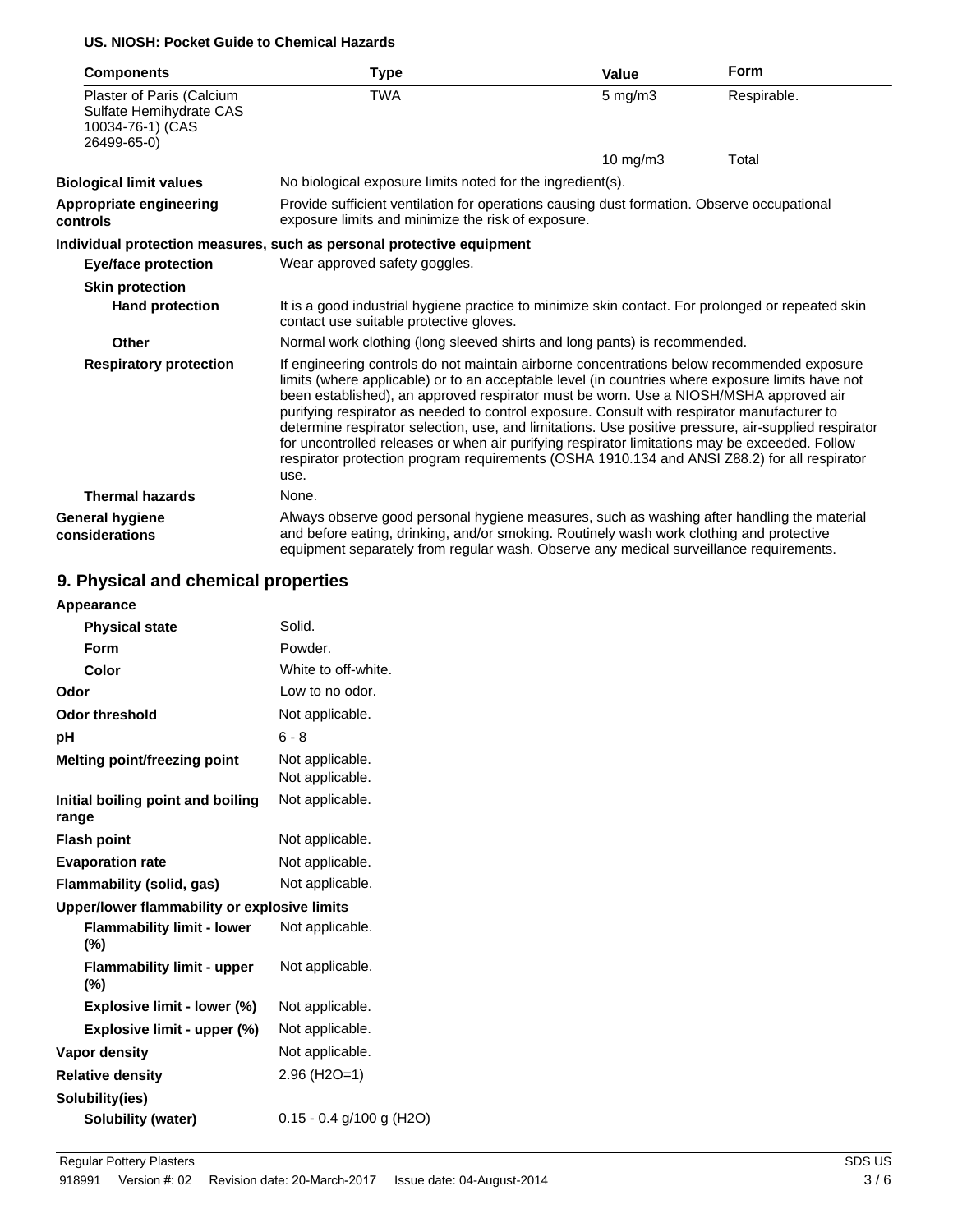| <b>Partition coefficient</b><br>(n-octanol/water) | Not applicable.              |
|---------------------------------------------------|------------------------------|
| <b>Auto-ignition temperature</b>                  | Not applicable.              |
| <b>Decomposition temperature</b>                  | 2642 °F (1450 °C)            |
| Viscosity                                         | Not applicable.              |
| <b>Other information</b>                          |                              |
| <b>Bulk density</b>                               | $55 - 70$ lb/ft <sup>3</sup> |
| <b>Particle size</b>                              | Varies.                      |
| VOC (Weight %)                                    | 0 %                          |

## **10. Stability and reactivity**

| <b>Reactivity</b>                            | Not available.                                                                                                                                                                                                                  |
|----------------------------------------------|---------------------------------------------------------------------------------------------------------------------------------------------------------------------------------------------------------------------------------|
| <b>Chemical stability</b>                    | Material is stable under normal conditions.                                                                                                                                                                                     |
| <b>Possibility of hazardous</b><br>reactions | Hazardous polymerization does not occur.                                                                                                                                                                                        |
| <b>Conditions to avoid</b>                   | When mixed with water this product can become very hot. Encasing or making moulds of any body<br>part can cause serious burns that may require surgical removal of affected tissue and even<br>amputation of encased body part. |
| Incompatible materials                       | Acids. Exposure to water and acids must be supervised because the reactions are vigorous and<br>produce large amounts of heat.                                                                                                  |
| <b>Hazardous decomposition</b><br>products   | Calcium oxides. Sulfur oxides.                                                                                                                                                                                                  |

## **11. Toxicological information**

## **Information on likely routes of exposure**

| Ingestion                                                                          | Ingestion may cause irritation and stomach discomfort.                                                                            |
|------------------------------------------------------------------------------------|-----------------------------------------------------------------------------------------------------------------------------------|
| <b>Inhalation</b>                                                                  | Airborne dust may irritate throat and upper respiratory system causing coughing.                                                  |
| <b>Skin contact</b>                                                                | Under normal conditions of intended use, this product does not pose a skin hazard.                                                |
| Eye contact                                                                        | Direct contact with airborne particulates may cause temporary irritation.                                                         |
| Symptoms related to the<br>physical, chemical and<br>toxicological characteristics | Dust may irritate eyes and mucous membranes of the nose, throat and upper respiratory system<br>causing sneezing and/or coughing. |
| Information on toxicological effects                                               |                                                                                                                                   |
| <b>Acute toxicity</b>                                                              | Not expected to be a hazard under normal conditions of intended use.                                                              |
| <b>Skin corrosion/irritation</b>                                                   | Not a skin irritant.                                                                                                              |
| Serious eye damage/eye<br>irritation                                               | Direct contact with eyes may cause temporary irritation.                                                                          |
| Respiratory or skin sensitization                                                  |                                                                                                                                   |
| <b>Respiratory sensitization</b>                                                   | Not expected to cause respiratory sensitization based on non-skin sensitization history.                                          |
| <b>Skin sensitization</b>                                                          | Not a skin sensitizer. Plaster of Paris has displayed little sensitization potential.                                             |
| Germ cell mutagenicity                                                             | No evidence of mutagenicty found in Ames bacterial tests.                                                                         |
| Carcinogenicity                                                                    | This material is not classified as a carcinogen by IARC, ACGIH, NTP or OSHA.                                                      |
| Not listed.                                                                        | OSHA Specifically Regulated Substances (29 CFR 1910.1001-1050)                                                                    |
| <b>Reproductive toxicity</b>                                                       | Not expected to be a reproductive hazard.                                                                                         |
| Specific target organ toxicity -<br>single exposure                                | No data available, but none expected.                                                                                             |
| Specific target organ toxicity -<br>repeated exposure                              | No data available, but none expected.                                                                                             |
| <b>Aspiration hazard</b>                                                           | Due to the physical form of the product it is not an aspiration hazard.                                                           |
| <b>Chronic effects</b>                                                             | No other specific acute or chronic health impact noted.                                                                           |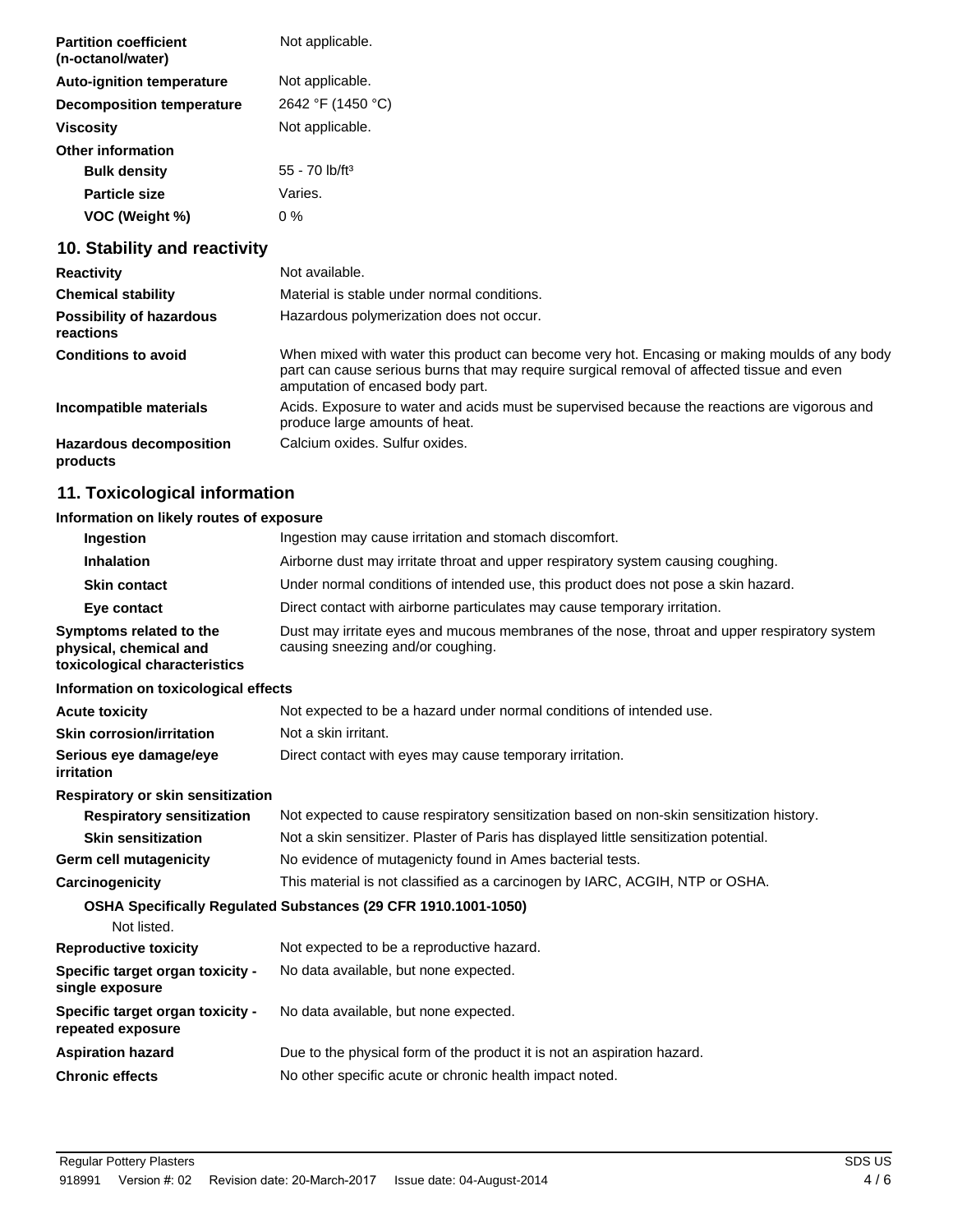## **12. Ecological information**

|                                  | exclude the possibility that large or frequent spills can have a harmful or damaging effect on the<br>environment. |                                                                                |                                                            |  |
|----------------------------------|--------------------------------------------------------------------------------------------------------------------|--------------------------------------------------------------------------------|------------------------------------------------------------|--|
| <b>Components</b>                |                                                                                                                    | <b>Species</b>                                                                 | <b>Test Results</b>                                        |  |
|                                  |                                                                                                                    | Plaster of Paris (Calcium Sulfate Hemihydrate CAS 10034-76-1) (CAS 26499-65-0) |                                                            |  |
| <b>Aquatic</b>                   |                                                                                                                    |                                                                                |                                                            |  |
| Fish                             | LC50                                                                                                               |                                                                                | Fathead minnow (Pimephales promelas) > 1970 mg/l, 96 hours |  |
| Persistence and degradability    | Calcium sulfate dissolves in water forming calcium and sulfate ions.                                               |                                                                                |                                                            |  |
| <b>Bioaccumulative potential</b> | Bioaccumulation is not expected.                                                                                   |                                                                                |                                                            |  |
| Mobility in soil                 | No data available.                                                                                                 |                                                                                |                                                            |  |
| Other adverse effects            | None expected.                                                                                                     |                                                                                |                                                            |  |

**Ecotoxicity** The product components are not classified as environmentally hazardous. However, this does not

## **13. Disposal considerations**

| <b>Disposal instructions</b>             | Dispose in accordance with applicable federal, state, and local regulations. Recycle responsibly. |
|------------------------------------------|---------------------------------------------------------------------------------------------------|
| Local disposal regulations               | Dispose of in accordance with local regulations.                                                  |
| Hazardous waste code                     | Not regulated.                                                                                    |
| Waste from residues / unused<br>products | Dispose of in accordance with local regulations.                                                  |
| Contaminated packaging                   | Dispose of in accordance with local regulations.                                                  |

## **14. Transport information**

### **DOT**

Not regulated as dangerous goods.

## **IATA**

Not regulated as dangerous goods.

### **IMDG**

Not regulated as dangerous goods.

**Transport in bulk according to** Not applicable. This product is a solid. Therefore, bulk transport is governed by IMSBC code. **Annex II of MARPOL 73/78 and the IBC Code**

## **15. Regulatory information**

**US federal regulations** This product is not known to be a "Hazardous Chemical" as defined by the OSHA Hazard Communication Standard 29 CFR 1910.1200.

## **TSCA Section 12(b) Export Notification (40 CFR 707, Subpt. D)**

Not regulated.

**OSHA Specifically Regulated Substances (29 CFR 1910.1001-1050)**

Not listed.

**CERCLA Hazardous Substance List (40 CFR 302.4)**

Not listed.

**Superfund Amendments and Reauthorization Act of 1986 (SARA)**

**Hazard categories** Immediate Hazard - No

Delayed Hazard - No Fire Hazard - No Pressure Hazard - No Reactivity Hazard - No

## **SARA 302 Extremely hazardous substance**

Not listed.

#### **SARA 311/312 Hazardous** No

**chemical**

## **SARA 313 (TRI reporting)**

Not regulated.